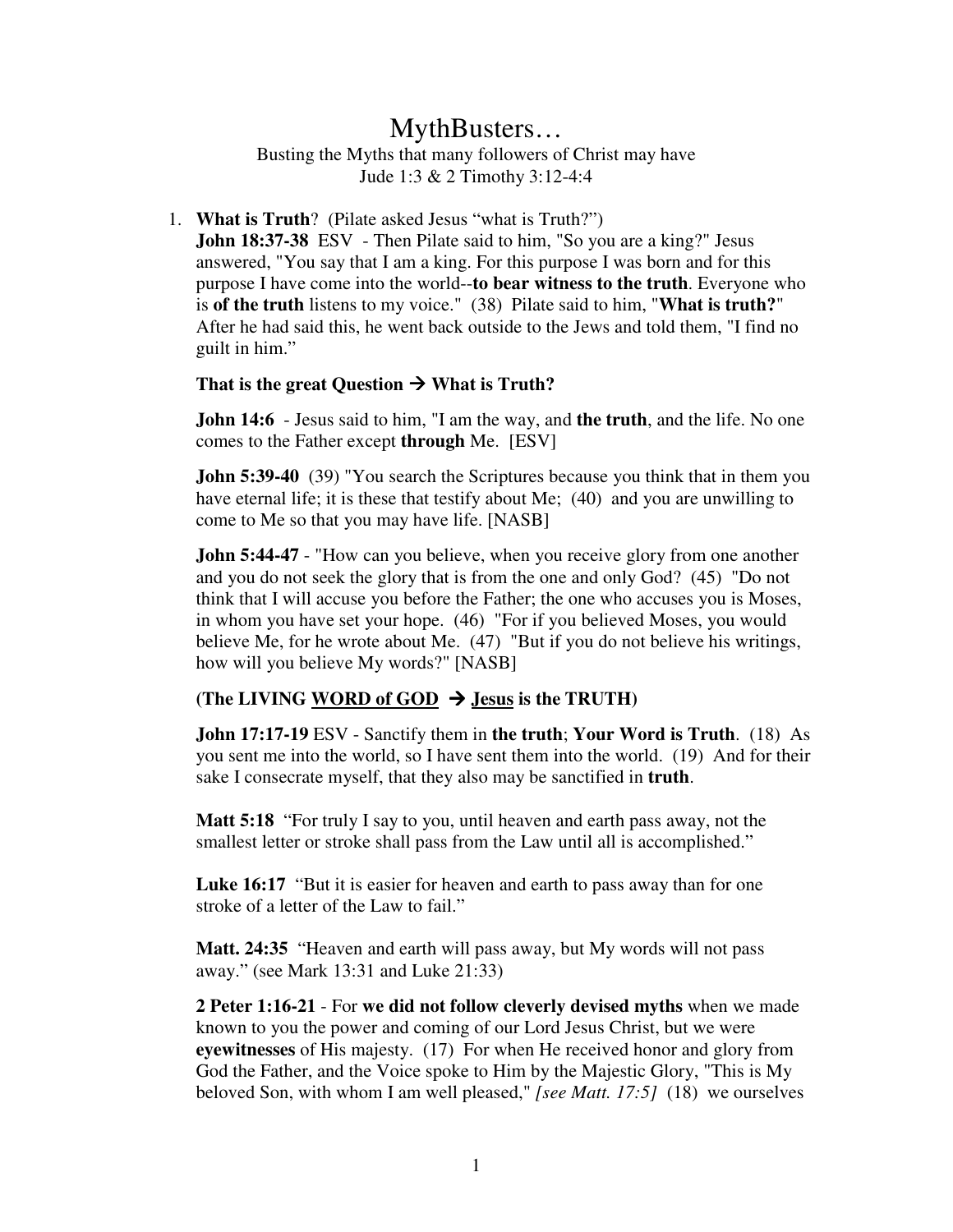heard this very voice spoken *to Him* from heaven, for we were with Him on the holy mountain. (19) *Therefore* we have something more sure, the **prophetic word**, to which you will do well to pay attention as to a lamp shining in a dark place, until the day dawns and the morning star rises in your hearts, (20) knowing this first of all, that no prophecy of Scripture comes from someone's own interpretation. (21) For no prophecy was ever produced by the will of man, but men spoke from God as they were carried along by the Holy Spirit. [ESV]

## The Written Word of God  $-$  OT and NT  $\rightarrow$  is the TRUTH – in written form.

### What is Truth?  $\rightarrow$  Accurate Reporting of the Actual Facts.

Reality Reporting, Authentic, Faithful to the facts, Genuine.

### **Anything less - would be called "FALSE"**

If someone leaves something out of a report, by accident, **it is still false**, but it may not be considered a LIE.

**A LIE** is withholding or distorting the truth, of the reporting of the facts, with the **INTENT** to Deceive. It is still called **"FALSE"**. **It is NOT Truth**.

### **We are NOT to compromise the TRUTH of GOD – His Word…**

**Jude 1:3** Beloved, although I was very eager to write to you about **our common salvation**, I found it necessary to write appealing to you to **earnestly contend** for

**the faith that was once for all** delivered to the saints.

No New Doctrines, No New Doctrinal Practices, No New Customs (that one could base on the Biblical Record) – Once FOR ALL… We must therefore look to the Bible – and always ASK – **What does God say in His Word?** We must evaluate every custom, tradition, way of doing ministry, etc. in the light of Holy Scripture.

### 2. **What does God think of Man's Religious Traditions –** the Traditions of MAN?

**Mark 7:1-13** - The Pharisees and some of the scribes who had come from Jerusalem gathered around Him. (2) They observed that some of His disciples were eating their bread with unclean--that is, unwashed--hands. (3) (For the Pharisees, in fact all the Jews, will not eat unless they wash their hands **ritually**, keeping the tradition of the elders. (4) When they come from the marketplace, they do not eat unless they have washed. And there are many other **customs** (i.e. traditions) they have received and keep, like the washing of cups, jugs, copper utensils, and dining couches.) (5) Then the Pharisees and the scribes asked Him, "Why don't Your disciples **live according to the tradition of the elders**, instead of eating bread with **ritually** unclean hands?" (6) He answered them, "Isaiah prophesied correctly about you hypocrites, as it is written: **These people honor Me with their lips, but their heart is far from Me.** (7) **They worship Me in vain, teaching as doctrines the commands of men.** (8) **Disregarding** the command of God, you keep the tradition of men." (9) He also said to them, "**You completely invalidate God's command in order to maintain your tradition!**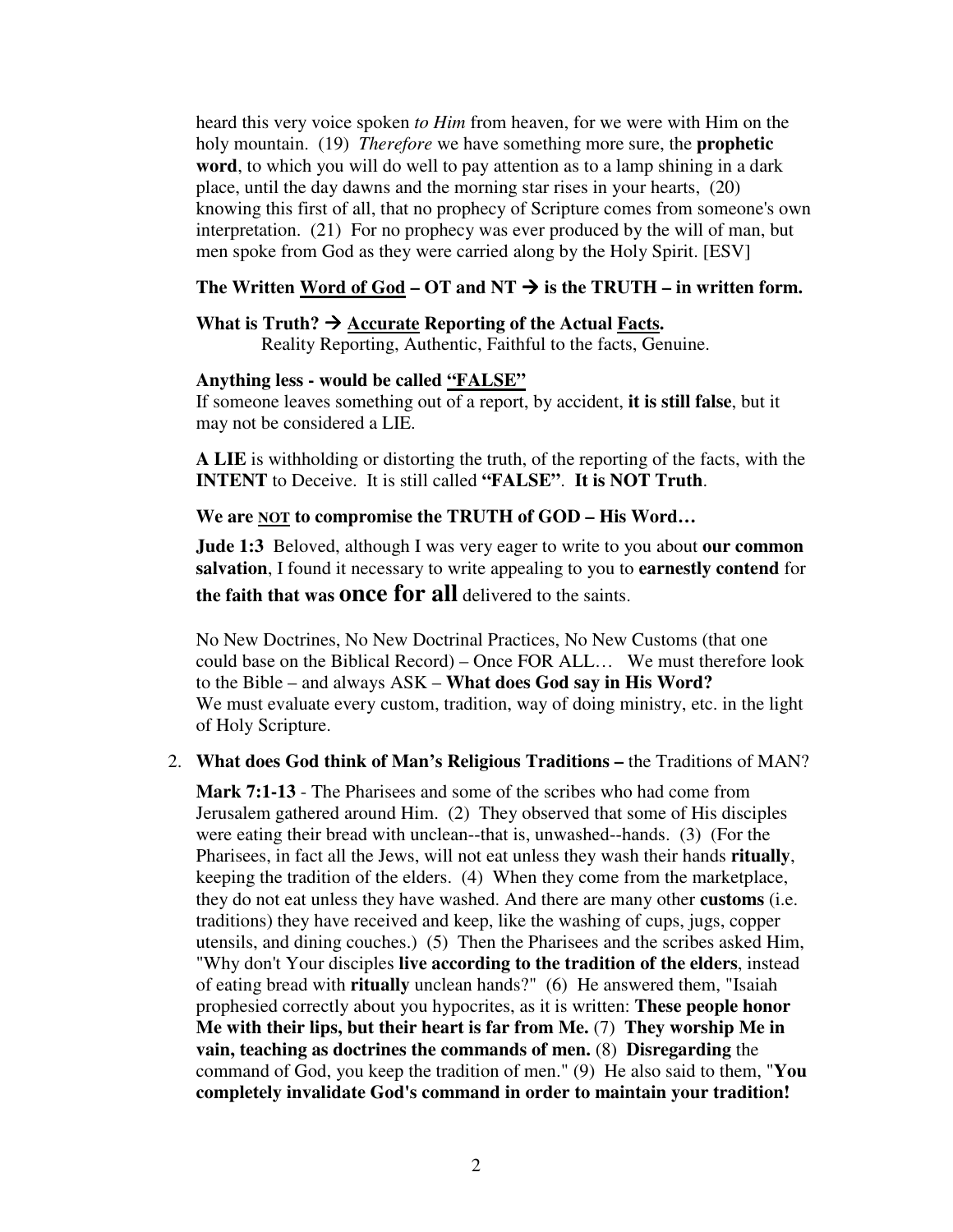(10) For Moses said: **Honor your father and your mother;** and, **Whoever speaks evil of father or mother must be put to death.** (11) But you say, 'If a man tells his father or mother: Whatever benefit you might have received from me is Corban'" (that is, a gift *committed to the temple*), (12) "you no longer let him do anything for his father or mother. (13) **You revoke** *(make void – make empty)* **God's word by your tradition that you have handed down**. And you do many other similar things." [HCSB]

**Jesus RAILED against that – He HATES those kinds of traditions.** 

**WHY?**  $\rightarrow$  **BECAUSE** – their own man-made – made-up traditions – religious traditions - made God's Word Empty or VOID. It made it of no effect for those who follow those traditions. **Traditions**, like those, **cause people to be confused and trust in man's traditions over God's Word**. And it makes people think that those traditions are on par with God's Word – or are actually from God's Word – or they are commands/rites/rituals that God wants us to follow. **Yet those traditions/rites/rituals/customs cannot be found in the pages of Holy Scripture.**

Yet, for the most part, people in general, and I would dare say, a majority of those who call themselves Christians, **would rather follow traditions**, without thinking them through, **than they would follow God's Word**. And when confronted with the truth of God's word, regarding those traditions, they would **still** rather follow those man-made religious traditions, anyway. **They in reality could care less about TRUTH or God's Word. They would rather compromise – and usually cave into PEER PRESSURE. They just LOVE those things they are familiar with and those things that are convenient and comfortable.**

**Are WE Biblical Christians or "Traditional Christians"? That is the Question.** 

**2 Tim. 3:12-4:4** (12) Indeed, all who desire to live godly in Christ Jesus will be persecuted. (13) But evil men and impostors will proceed from bad to worse, deceiving and being deceived. (14) You, however, continue in the things you have learned and become convinced of, knowing from whom you have learned them, (15) and that from childhood you have known **the sacred writings** which are **able to give you the wisdom that leads to salvation through faith which is in Christ Jesus**. (16) **All Scripture is inspired by God and profitable for teaching, for reproof, for correction, for training in righteousness; (17) so that the man of God may be adequate, equipped for every good work**. **4:1-4** (1) I solemnly charge you in the presence of God and *(or "even")* of Christ Jesus, Who is to judge the living and the dead, and by His appearing and His kingdom: (2) preach the word; be ready in season and out of season; reprove, rebuke, exhort, with great patience and instruction. (3) For the time will come when they will not endure sound doctrine; but wanting to have their ears tickled, they will accumulate for themselves teachers in accordance to their own desires, (4) **and will turn away their ears from the truth and will turn aside to myths**. **[NASB]**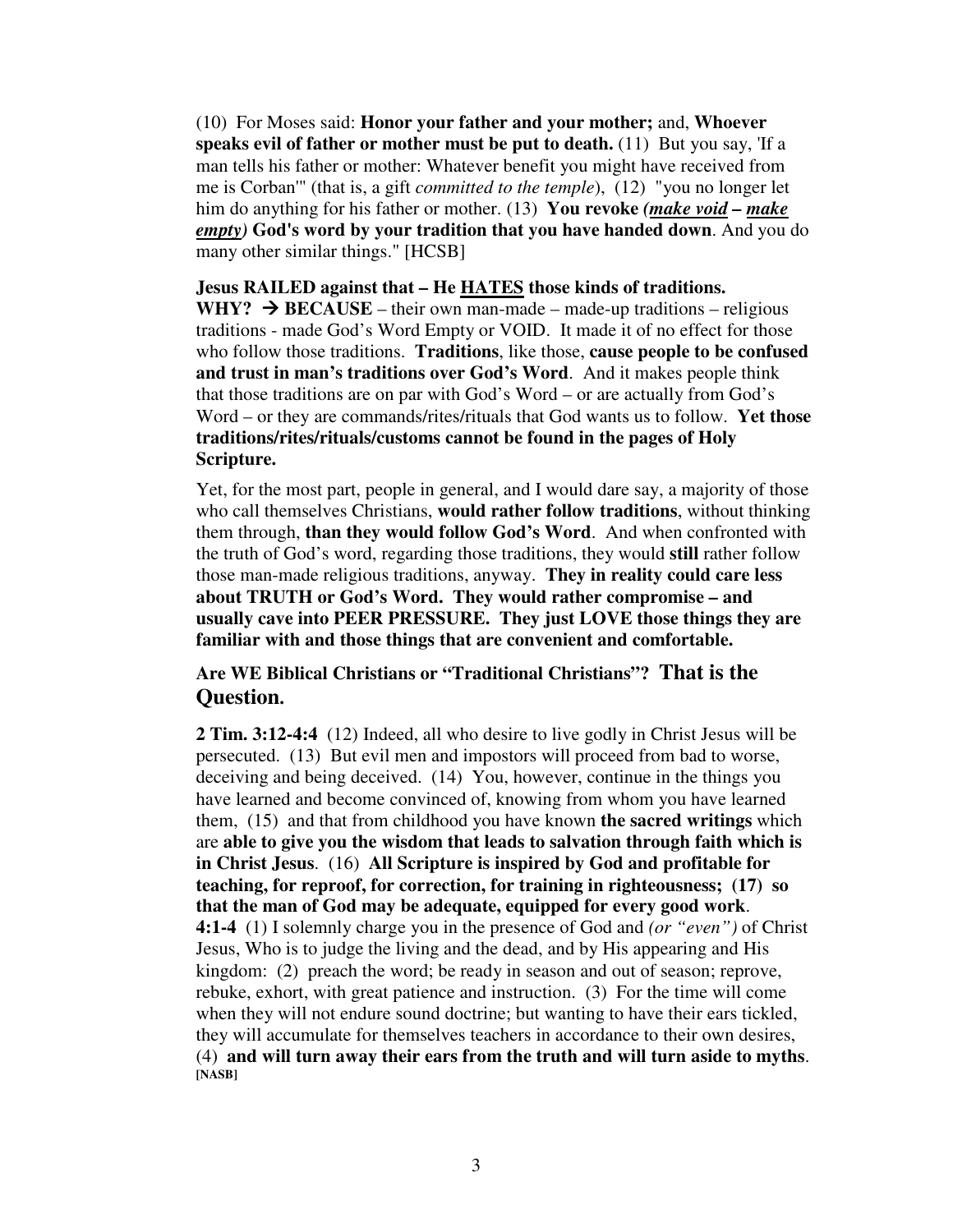------------------------- **Myths**  $\rightarrow$  fairy tales, fables, fabricated stories that are false, old wives tales. This word is **never** used in the New Testament as a vehicle to convey TRUTH in any way. It is always used to convey the meaning of a fable, a tale, a false story full of pretense.

------------------------- By contrast – Jesus' parables are never called "myths", although they are stories. Those stories convey TRUE – Heavenly – Godly principles. The Greek word for "Myths", as used by God in the New Testament, conveys the opposite meaning. -------------------------

In this passage, **God's Word**, which is **the Truth** and **is God Breathed**, is contrasted with what some people will eventually start desiring – **nice stories** that make them **feel good** – and they make sure that they will collect  $\&$  surround themselves with those kinds of teachers  $\rightarrow$  that teach false customs, lies, and myths/fables/tales. Most people, for the most part, like lies, fiction, false-hood, man-made traditions – as long as it feeds selfishness, and makes them **feel comfortable, safe, is enjoyable, and is entertaining.** 

**And comfort is the goal with these kinds of people**. They like what they like and they make sure they get it. **They do not want God's Word to challenge them or to lead them to repentance and transformation**.

-------------------------

BTW – **God has never called us to be comfortable – but He has called us to be HOLY, Blameless, and Righteous before HIM**. We are called to **serve HIM** and to **LOVE HIM** with all that we are… and **to stand up and earnestly contend for the faith ONCE for all delivered unto the saints**. It sounds more like a military call of service than a ride at an amusement park, doesn't it? Full devotion to our Holy God, demands all that we are – and being self-centered and wanting to be comfortable is quite the opposite, isn't it? Yet those folks in that passage **want myths** and **traditions of man** more than they want God or His Truth.

3. **We are not supposed to Worship God according to pagan traditions or customs.** We are **not** supposed to Worship and/or Follow God based upon traditions and customs of the pagans or the traditions and customs of those who worship or used to worship false gods. We are **not** supposed to base any customs or rituals on their customs or man-made traditions.

### **Deut. 12:29-32**

When Yahweh your God cuts off before you the nations which you are going in to dispossess, and you dispossess them and dwell in their land, (30) beware that you are not ensnared to follow them, after they are destroyed before you, and that you do not inquire after their gods, saying, 'How do these nations serve their gods, that I also may do likewise?' (31) **You shall not behave thus toward Yahweh your God**, for every abominable act which Yahweh hates they have done for their gods; for they even burn their sons and daughters in the fire to their gods. (32) "**Whatever I command you, you shall be careful to do; you shall not add to nor take away from it**." [NASB]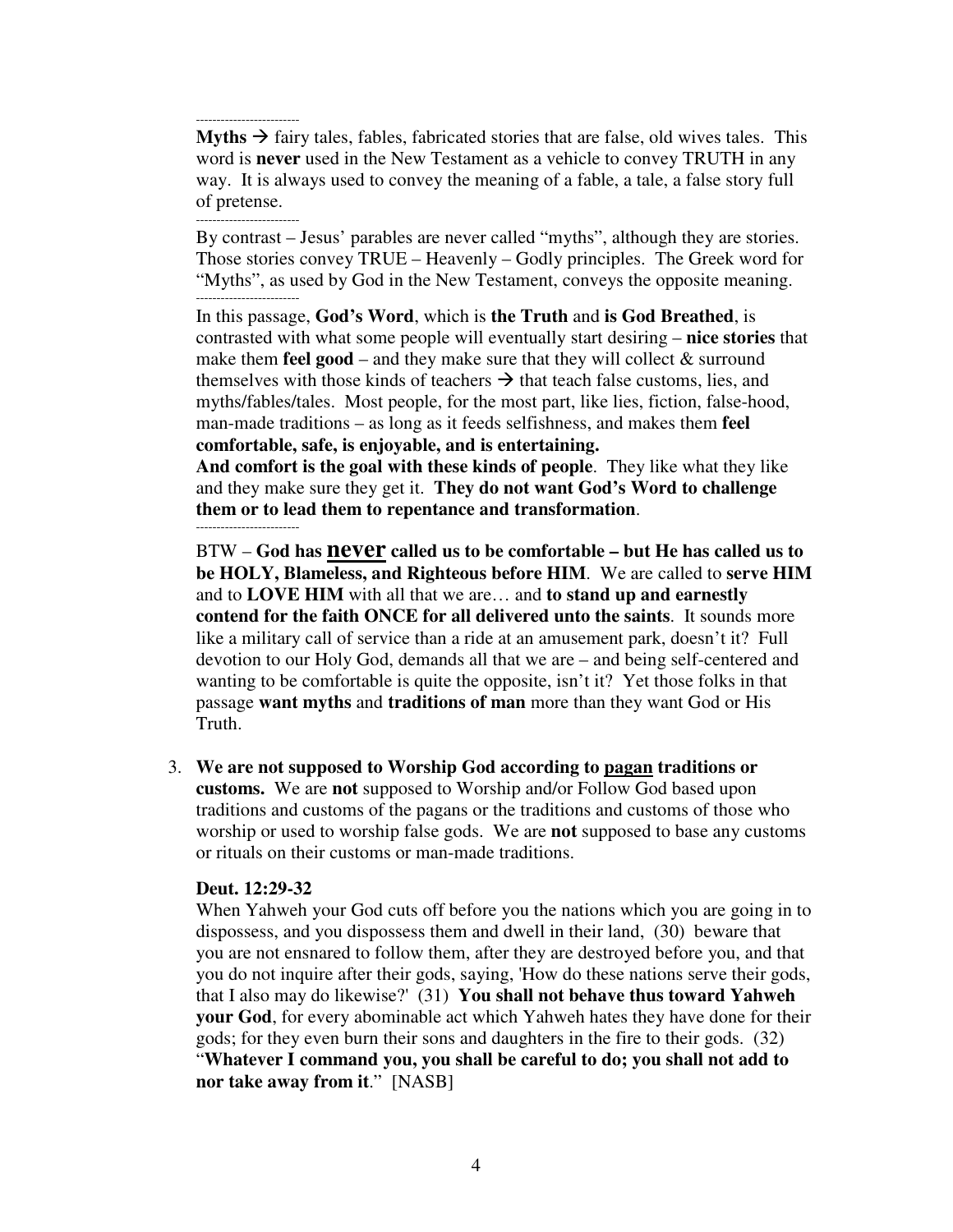God did not want the Israelites to learn and understand how those pagan nations (peoples and tribes) worshipped and followed their false gods. God did not want the Israelites to learn their ways and then Worship and Follow Him based upon those pagan ways/customs/rites/rituals. He wanted the Israelites to Worship and Follow Him based on the way He had revealed to them through Moses - as written in God's Word.

The question may come to your mind, "Are **we** Christians to follow and obey God's Word to Worship and Follow God?" **That is, are we to follow the Bible AS the basis for how we follow, obey and Worship God? Of Course we are!!! Can we WORSHIP the Living and TRUE God by using pagan rites, pagan rituals, and/or pagan customs? ANSWER:** There is nothing in the New Testament that would give a hint of supporting that we are allowed to Worship God using pagan ways/customs/rituals. **On the contrary**: **Jesus said that we are to Worship God in Spirit and Truth (John 4:19-24)**. And we are to do this according to His revealed Word – as shown in the Old and New Testaments. **No more Worship of God based on the TEMPLE and/or Levitical Priesthood, etc….** Of course we are **not** supposed to sacrifice animals in the Temple in Jerusalem, or follow any of the Temple-based / Levitical Priesthoodbased worship practices. These were done away with in Christ  $\rightarrow$  according to the

teachings of the Apostles in the New Testament. But we **are** to follow what **is** revealed in the New Testament **based on the teachings of the apostles**. We are to follow God's Word, His TRUTH and Worship God in **Spirit** and **Truth**. We are Not to Worship God in "**Spirit and Man-made religious traditions**"!!! **NOR fleshly-selfishness** and **TRUTH**. But surrendered to God's Spirit – Filled with God's Spirit  $\rightarrow$  based upon God's Word – God's Truth. **Genuine, Authentic, Real Worship**. Not prideful pretentious Worship, to be noticed by others… but to true worship of the living and True God.

#### **Examples of those who came out of paganism into Christ:**

**1 Thess. 1:6-10** (6) You also became imitators of us and of the Lord, having received the **Word** in much tribulation with the joy of the Holy Spirit, (7) so that you became an example to all the believers in Macedonia and in Achaia. (8) For the word of the Lord has sounded forth from you, not only in Macedonia and Achaia, but also in every place your faith toward God has gone forth, so that we have no need to say anything. (9) For they themselves report about us what kind of a reception we had with you, **and how you turned to God from idols to serve a living and true God**, (10) and to wait for His Son from heaven, whom He raised from the dead, that is Jesus, who rescues us from the wrath to come. [NASB]

**Acts 19:18-20** (18) Many also of those who had believed kept coming, confessing and disclosing their *pagan* practices. (19) And many of those who practiced magic *(witchcraft)* brought their books together and began burning them in the sight of everyone; and they counted up the price of them and found it fifty thousand pieces of silver. (20) So the word of the Lord was growing mightily and prevailing. [NASB]